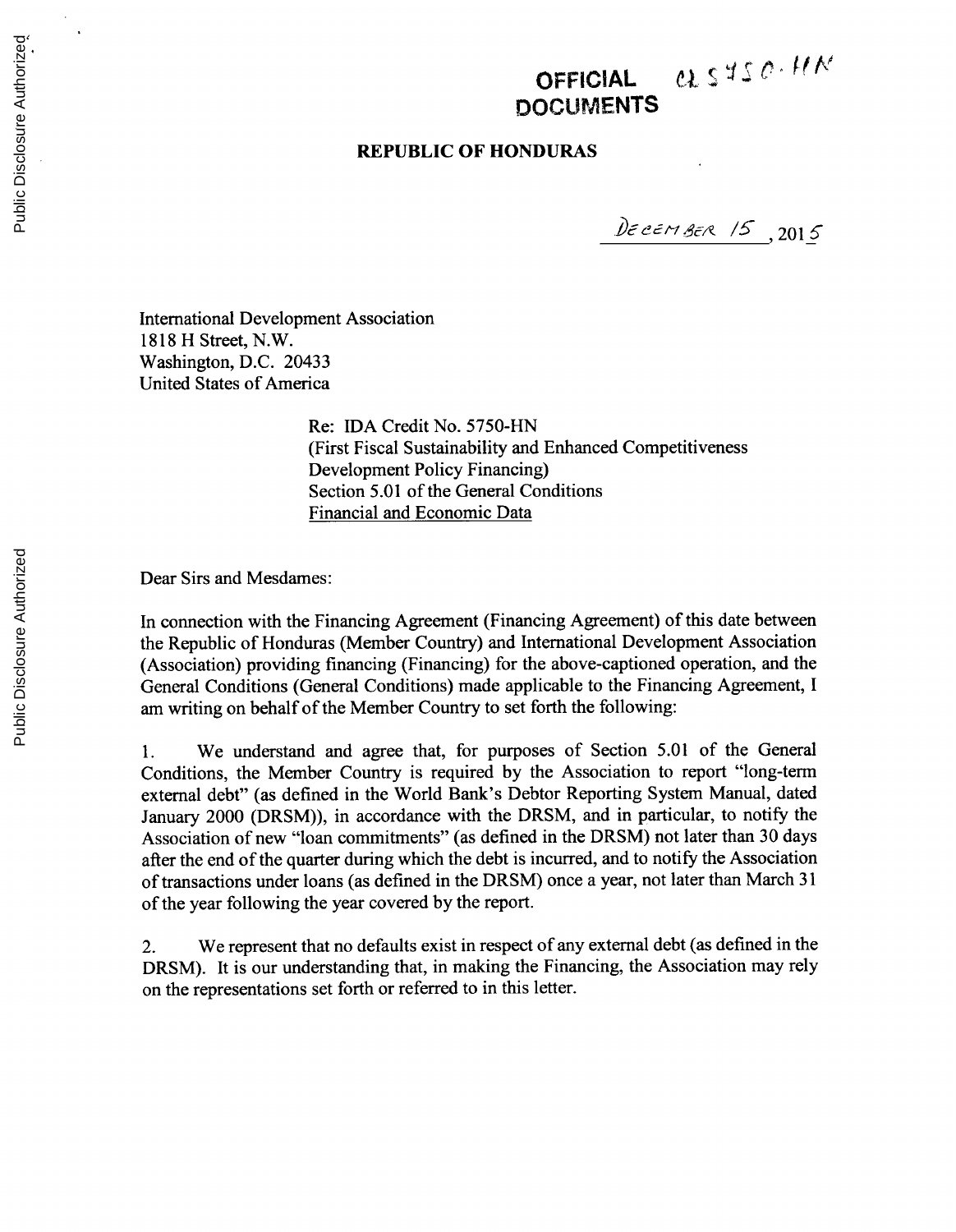3. Please confirm your agreement to the foregoing by having a duly authorized representative of the Association sign in the space provided below. representative of the Association sign in the space provided be-

Very truly yours,

### **REPUBLIC OF HONDURAS**

By Authorized Regresentative

AGREED:

 $\bar{\mathbf{r}}$ 

J.

 $\mathbf{H}^{\mathcal{S}}$ **VELOPMENT ASSOCIATION By\_** \_ \_ \_ Authooled Representative

 $\mathcal{A}$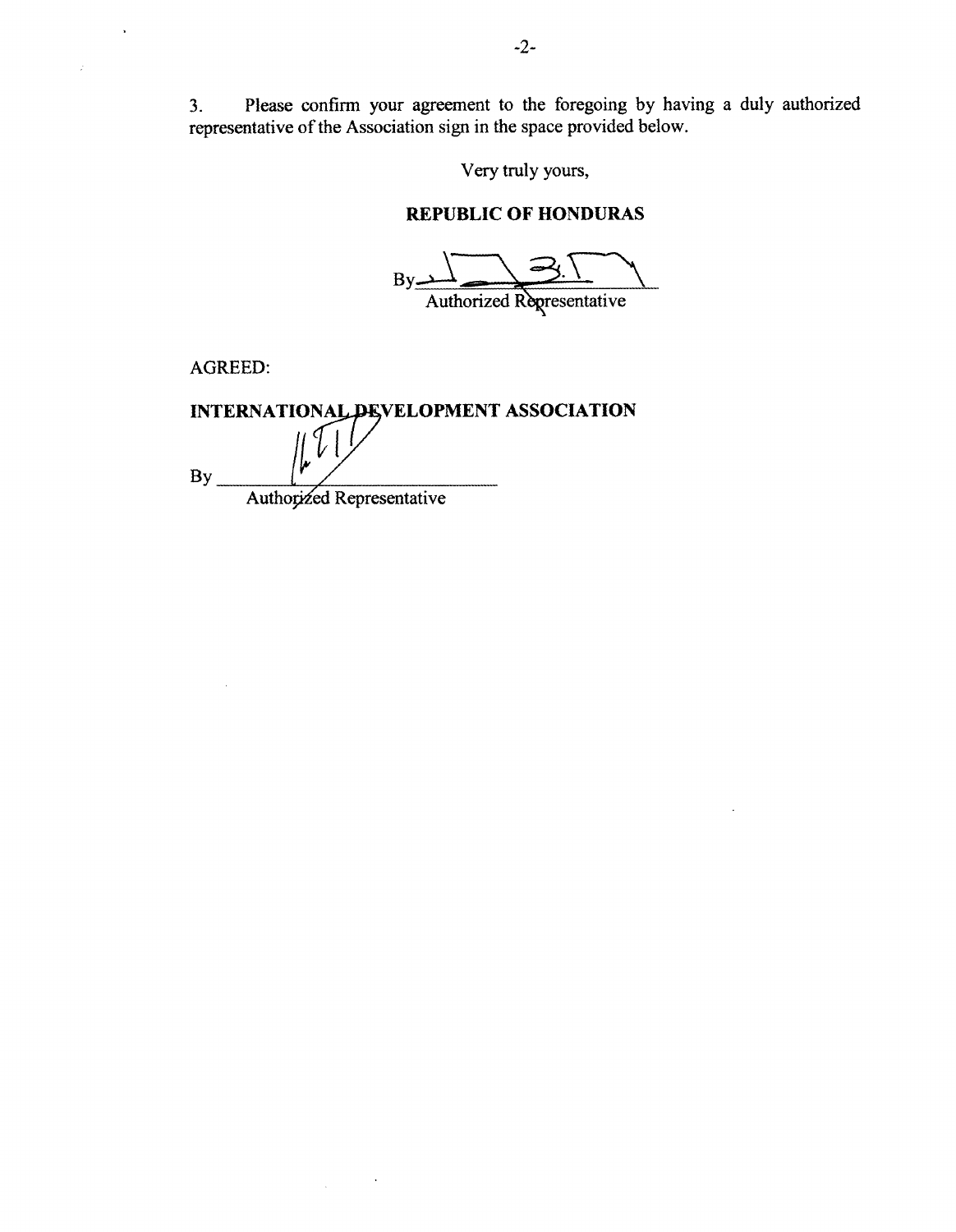## **OFFICIAL** *C1*  **DOCUMENTS**

### **REPUBLIC OF HONDURAS**

 $D\epsilon$ cem BER 15, 2015

International Development Association **1818** H Street, N.W. Washington, **D.C.** 20433 United States of America

> Re: **IDA** Credit No. **5750-HN** (First Fiscal Sustainability and Enhanced Competitiveness Development Policy Financing) Section **5.01** of the General Conditions Financial and Economic Data

Dear Sirs and Mesdames:

In connection with the Financing Agreement (Financing Agreement) of this date between the Republic of Honduras (Member Country) and International Development Association (Association) providing financing (Financing) for the above-captioned operation, and the General Conditions (General Conditions) made applicable to the Financing Agreement, **I** am writing on behalf of the Member Country to set forth the following:

**1.** We understand and agree that, for purposes of Section **5.01** of the General Conditions, the Member Country is required **by** the Association to report "long-term external debt" (as defined in the World Bank's Debtor Reporting System Manual, dated January 2000 (DRSM)), in accordance with the DRSM, and in particular, to notify the Association of new "loan commitments" (as defined in the DRSM) not later than **30** days after the end of the quarter during which the debt is incurred, and to notify the Association of transactions under loans (as defined in the DRSM) once a year, not later than March **31** of the year following the year covered **by** the report.

2. We represent that no defaults exist in respect of any external debt (as defined in the DRSM). It is our understanding that, in making the Financing, the Association may rely on the representations set forth or referred to in this letter.